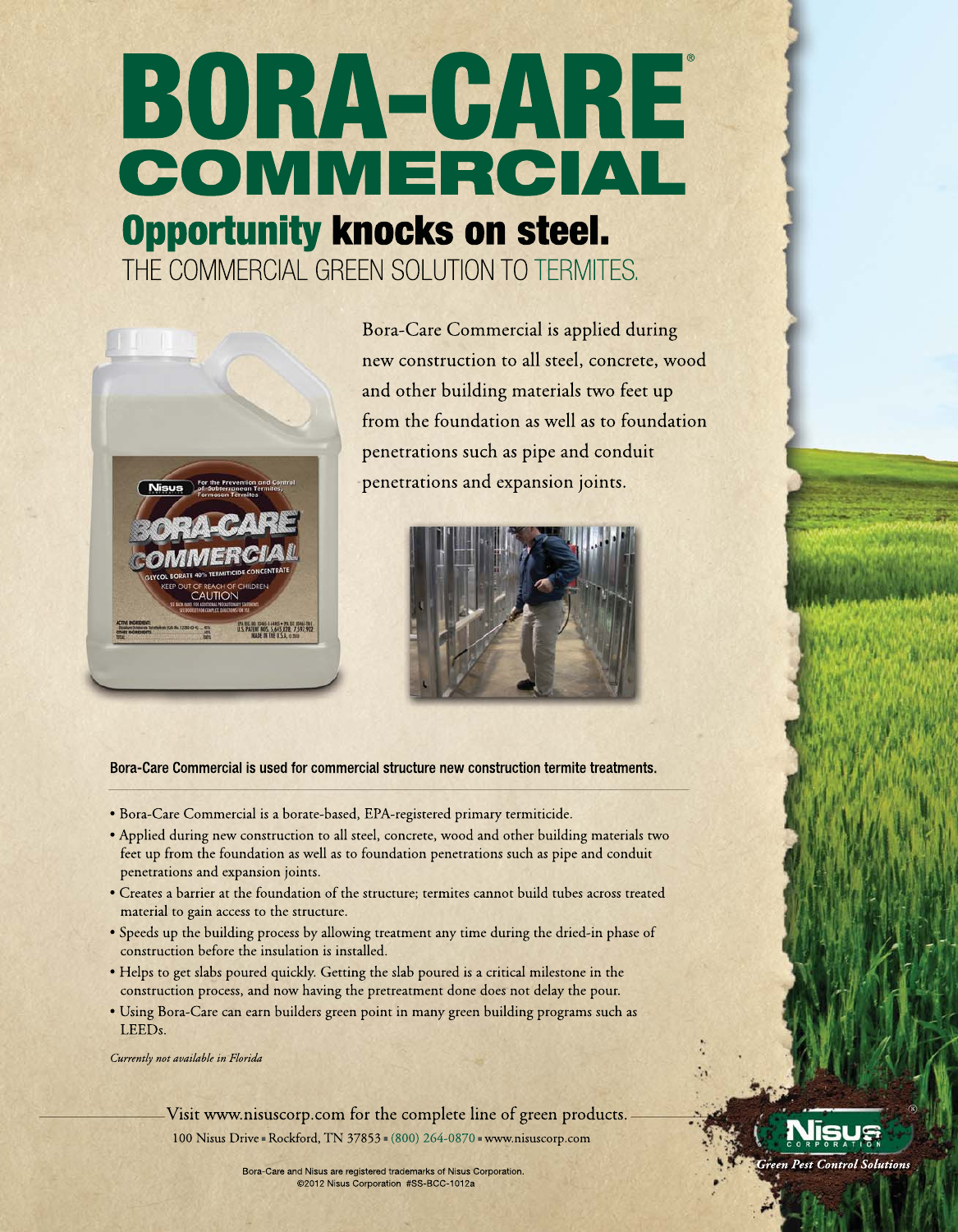## BORA-CARE® COMMERCIAL Glycol Borate 40% Termiticide Concentrate

#### For the Prevention and Control of: Subterranean Termites, Formosan Termites

 For use in and around residential, institutional and commercial structures including Apartments, Garages, Museums, Public and Private Institutions, Schools, Hotels, Hospitals, Kennels, Stables, Farm Buildings, Warehouses and Non-Food Areas of Restaurants and Food Processing Plants.

| <b>Active Ingredient:</b>                                 |  |
|-----------------------------------------------------------|--|
| Disodium Octaborate Tetrahydrate (CAS No. 12280-03-4) 40% |  |
|                                                           |  |
|                                                           |  |

EPA Reg. No. 83465-1-64405 EPA Est. 83465-TN-1 U.S. Patent Nos. 5,645,828; 7,597,902

### Keep Out of Reach of Children CAUTION

#### First Aid Borate Pesticide

| DUIAIC F COIILIUC |                                                                                                                                                                                  |  |
|-------------------|----------------------------------------------------------------------------------------------------------------------------------------------------------------------------------|--|
| If Inhaled        | • Move person to fresh air.<br>• If person is not breathing, call 911 or<br>an ambulance, then give artificial<br>respiration, preferably by mouth-to-<br>mouth, if possible.    |  |
| If on Skin        | • Take off contaminated clothing.                                                                                                                                                |  |
| or Clothing       | • Immediately rinse skin with plenty of                                                                                                                                          |  |
|                   | water for 15-20 minutes.                                                                                                                                                         |  |
| If in Eyes        | . Hold eye open and rinse slowly and<br>gently with water for 15-20 minutes.<br>• Remove contact lenses, if present,<br>after the first 5 minutes, then continue<br>rinsing eye. |  |
|                   | Call a poison control center or doctor for further<br>treatment advice. Have the product container or label<br>with you when calling a poison control center or doctor           |  |

with you when calling a poison control center or doctor, or going for treatment. You may also contact 1-800- 424-9300 for emergency medical treatment information.

#### PRECAUTIONARY STATEMENTS Hazards to Humans & Domestic Animals

CAUTION: Harmful if inhaled or absorbed through skin. Avoid breathing vapors or spray mist. Causes moderate eye irritation. Avoid contact with skin, eyes or clothing. Wash thoroughly with soap and water after handling and before eating, drinking or using tobacco. Remove contaminated clothing and wash clothing before reuse. Avoid contamination of food or feed.

**Environmental Hazards**<br>This pesticide is toxic to fish and wildlife. Do not apply directly to water, to intertidal areas where surface water is present or to intertidal areas below the mean high water mark. Do not contaminate water when cleaning equipment or disposing of equipment washwaters. Do not discharge effluent containing this product into lakes, streams, ponds,

estuaries, oceans or other waters unless in accordance with the requirements of a National Pollutant Discharge Elimination System (NPDES) permit and the permitting authority has been notified in writing prior to discharge. Do not discharge effluent containing this product to sewer systems without previously notifying the local sewage treatment plant authority. For guidance contact your state water board or regional office of the EPA.

### DIRECTIONS FOR USE

It is a violation of Federal law to use this product in a manner inconsistent with its labeling.

#### **Notice**

Read and understand the entire label before using. Use only according to label directions.

Before buying or using this product, read Warranty **Disclaimer** and *Limitation of Remedies* statements found elsewhere on this label. If terms are unacceptable, return unopened package to seller for full refund of purchase price. Otherwise, use by the buyer or any other user constitutes acceptance of the terms under Warranty Disclaimer and Limitation of Remedies.

#### Use Restrictions

Do not use in edible product areas of food processing plants or on countertops and other surfaces where food is prepared. Do not use in serving areas where food is exposed. Do not contaminate feed, water or food. Do not enter or allow others to enter or occupy treated areas until spray has been absorbed into the wood. Treated areas must not be occupied during application.

#### Phytotoxicity

This product may be phytotoxic to plants. When treating around the exterior of structures, cover and protect shrubbery and plants that may be potentially exposed to this product, when applied in accordance with the label directions.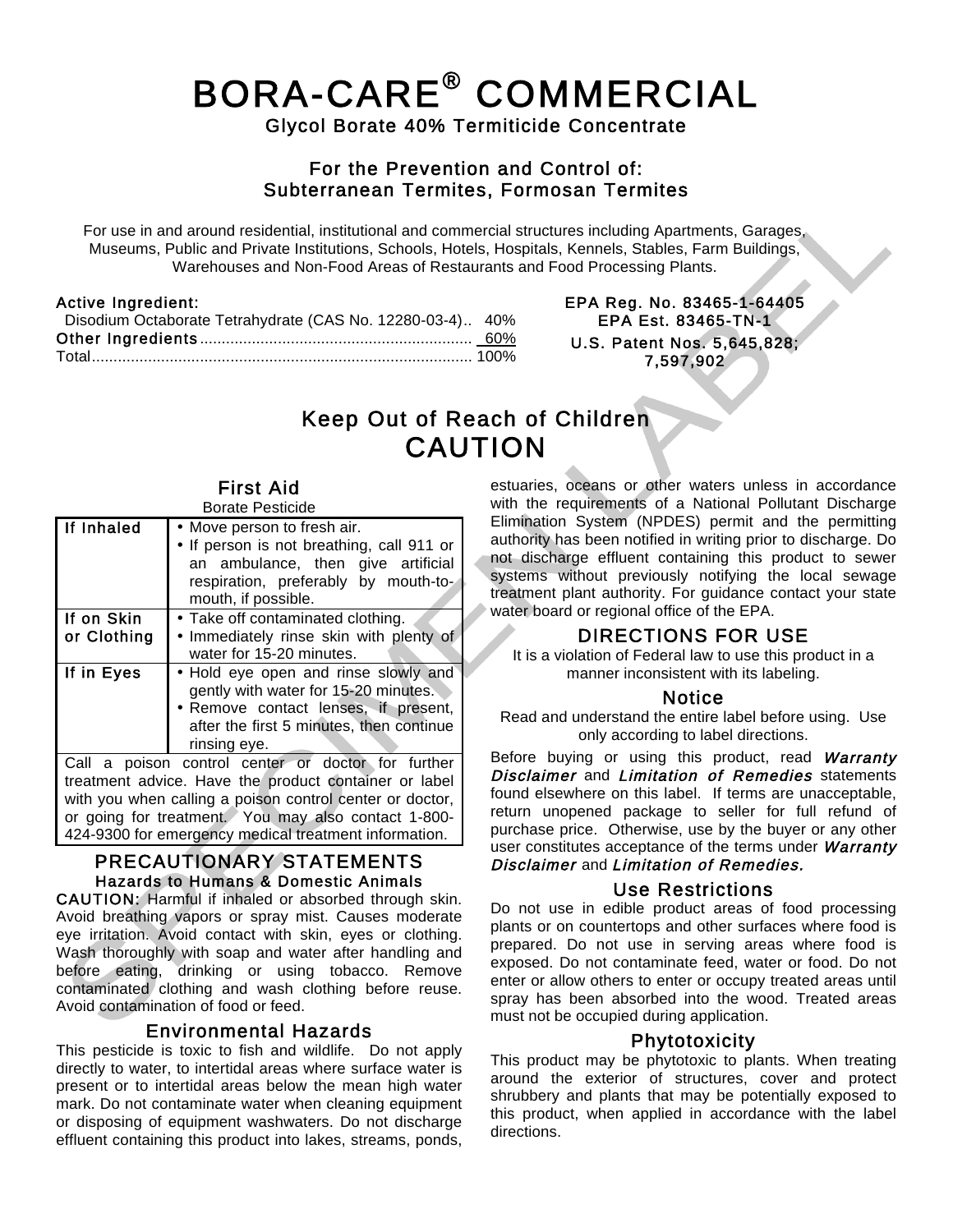## Personal Protective Equipment (PPE) Some materials that are chemical-resistant to this

product are barrier laminate; butyl, nitrile, neoprene and natural rubbers  $\geq 14$  mils; polyethylene; polyvinyl chloride; and viton  $\geq 14$  mils. If you want more options, follow the instructions for category C on an EPA chemical-resistance category selection chart.

Applicators, mixers and other handlers must wear longsleeved shirt, long pants, socks, shoes, chemicalresistant gloves and protective eyewear. When applying Bora-Care Commercial in confined spaces, provide ventilation or an exhaust system or use of a NIOSHapproved dust/mist filtering respirator (MSHA/NIOSH approval number prefix TC-21C) with a prefilter approved for pesticides (MSHA/NIOSH approval prefix TC-23C), or a canister approved for pesticides (MSHA/NIOSH approval prefix TC-14G) or a NIOSHapproved respirator with any N, R, P or HE prefilter is recommended.

#### User Safety Requirements

Follow manufacturer's instructions for cleaning/ maintaining PPE. If no such instructions for washables exist, use detergent and hot water. Keep and wash PPE separately from other laundry.

#### User Safety Recommendations

Users should:

- Wash hands before eating, drinking, chewing gum, using tobacco or using the toilet;
- Remove clothing immediately if pesticide gets inside, then wash thoroughly and put on clean clothing;
- Remove PPE immediately after handling this product. Wash the outside of gloves before removing. As soon as possible, wash thoroughly and change into clean clothing.

#### I. Mixing Instructions

Bora-Care Commercial is a concentrate that must be diluted with clean water before use. The use of warm or hot water, if available, and an impeller-type mixer that can be used with an electric drill aids the dilution process.

A. Hand Sprayers: Mix in a clean container and stir the solution until completely uniform. Always mix in a separate container then add the solution to a spray tank. Mixing Bora-Care Commercial directly in a spray tank can block hoses and nozzles.

B. Hand Volume Pumping Systems: Add all of the dilution water to tank, start recirculator and slowly add Bora-Care Commercial concentrate. Mix until uniform.

Use 1:1 Bora-Care Commercial solutions within 24 hours after mixing. 5:1 solutions will remain stable for up to 30 days. Do not leave unused solution under pressure or in tank overnight. Clean and/or flush equipment and lines with water after use.

This product cannot be mixed with any product containing a label prohibition against such mixing.

For tracking purposes an appropriate marker dye or pigment may be added to the Bora-Care Commercial solution. Refer to the dye or pigment product label for the recommended amount to add to the Bora-Care Commercial solution.

Use soap and water to clean up tools.

#### II. Dilution Rations by Volume Table A

| .  .                                            |                                                                             |                                                                                                                                                   |  |
|-------------------------------------------------|-----------------------------------------------------------------------------|---------------------------------------------------------------------------------------------------------------------------------------------------|--|
| <b>Target Pests</b>                             | <b>Mixing Ratios</b><br><b>Water plus</b><br><b>Bora-Care</b><br>Commercial | Application<br><b>Notes</b>                                                                                                                       |  |
| Subterranean<br>and Formosan<br><b>Termites</b> | 1:1 or $2:1$                                                                | For remedial and<br>preventative<br>treatments apply<br>a 1:1 dilution ratio<br>for all treatments<br>by spray,<br>injection, brush or<br>roller. |  |

Table B

| .           |                         |      |              |  |
|-------------|-------------------------|------|--------------|--|
|             |                         | Part | % Disodium   |  |
| Parts Water | Bora-Care<br>Commercial |      | Octaborate   |  |
|             |                         |      | Tetrahydrate |  |
|             |                         |      | 23%          |  |
|             |                         |      |              |  |

### III. General Information

Bora-Care Commercial solution is not intended for application to soil; it is not a soil termiticide. Do not use to directly treat soil. When active infestations exist, get a professional inspection. Prior to using this product, consult with your state regulatory agency to see if additional qualifications are required to apply this product.

Bora-Care Commercial contains an inorganic borate salt, soluble in water, with insecticidal properties effective against wood destroying organisms, including the target pests listed below. This product may be used as a longterm protective or preventive treatment (before signs of infestations are observed) of wood in new construction. Bora-Care Commercial solution is recommended for protection of all interior and exterior wood (including woodfoam composite structural components). Treatment is long lasting provided the treated material is not exposed to rain, continuous water or in direct contact with the ground. The active ingredient in Bora-Care Commercial is an inorganic salt and once in place it will not decompose or volatilize out of the wood.

#### Subterranean Termites: Reticulitermes, Heterotermes Formosan Termites: Coptotermes

Bora-Care Commercial solutions may be used on all nonfood contact surface cellulosic materials including wood, plywood, particle board, paper, oriented strand board (OSB), cardboard (non-food packaging material), wood composite structural components, concrete, block, brick, metals, PVC plumbing pipes and other non-cellulosic materials found in structures. Apply Bora-Care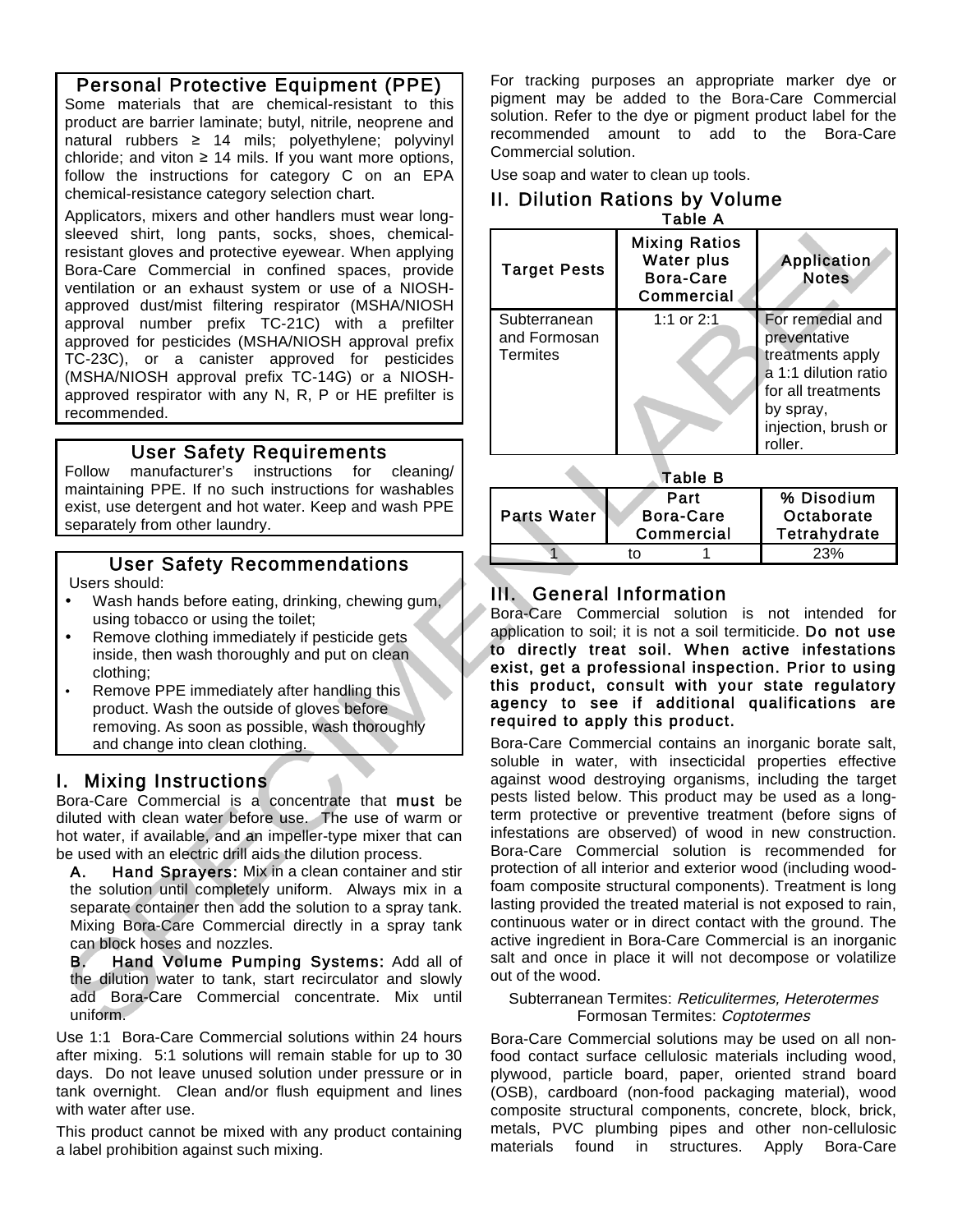Commercial solutions only to bare wood, plywood, particle board and other cellulosic materials where an intact waterrepellent barrier, such as paint, stain or sealer, is not present.

In structures where a soil treatment/barrier termiticide has been applied and/or termite bait system installed, apply Bora-Care Commercial solution as an additional treatment to protect wood from subterranean termites that may have penetrated the chemical gaps occurring within the termiticide-treated soil or have bypassed the bait/monitor systems.

#### IV. Preventative Treatments and Pretreatments for Subterranean Termites (Crawl Space, Basement and Concrete Slab)

Note: This treatment serves as a primary treatment for the control of subterranean termites. This product must be applied with a 1:1 Bora-Care Commercial solution.

In new construction applications for the prevention of subterranean termites, structural wood is defined as: only wood needed for the basic building structure as found in the "dried-in" stage of construction, including wood in direct contact with foundations, interior and exterior wall sill plates, wood studs, wood or cellulosic sheathing, floor joists and sub-flooring.

Apply when access to wooden structural components is optimized and when no further framing modifications will be made, such as after final framing inspection. If treatment is carried out prior to framing inspection, a second visit is required to ensure full treatment is still intact.

In areas where access is limited to 1 or 2 sides of a wood member, including exterior wall base plates and any married studs, apply 2 coats of Bora-Care Commercial solution to the exposed surfaces. Allow first application to dry by waiting at least 20 minutes between applications.

A. Buildings on concrete slabs (including structures with little or no structural wood in contact with the concrete slab foundation): Apply 1 coat of a 1:1 Bora-Care Commercial solution to all wood, metal and/or non-cellulosic base plates and the bottom 2 feet of all wood, metal and/or non-cellulosic studs on all exterior and interior walls in contact with the concrete slab. Treat at the rate of 1 gallon of solution to 200 linear feet of stud walls. Treat all wood in plumbing walls, bath traps and any wood adjacent to plumbing, electrical conduit and duct penetrations to provide a minimum 2 foot wide barrier of treatment between the bottom of the penetration site and the balance of the structure. When spraying base plates, also treat the concrete slab a minimum of 2 inches to a maximum of 8 inches out from plates. Treat the concrete slab where any visible cracks may be occurring, extending treatment 8 to 12 inches out on each side of the concrete slab crack.

B. Treat all penetrations (such as plumbing, expansion joints and abutting concrete slabs) by spraying the 1:1 Bora-Care Commercial solution up to 2 feet high and extending application to cover at least 6 inches of concrete slab out from penetration site.

Evenly treat bath traps with a minimum of 8 ounces of the 1:1 Bora-Care Commercial solution to a maximum of 16 ounces per square foot of trap. Treat all concrete slabs at least 1 foot out from all bath trap penetrations.

Concrete, cinder block or non-cellulosic exterior walls must be treated with a 1:1 Bora-Care Commercial solution 2 feet on the interior side of wall surface up from the concrete slab. This treatment must be applied as a continuous 2 foot barrier to all interior surfaces of all exterior walls. Treat at the rate of 1 gallon of a 1:1 Bora-Care Commercial solution to 400 square feet of surface area.

C. Buildings on Crawl Spaces and Basements: Apply 1 coat of a 1:1 Bora-Care Commercial solution in a 2 foot wide uninterrupted band to the point of surface saturation to all structural surfaces in crawl spaces and basements, to include all sills, plates, floor joists, piers, girders and subfloors as well as structural wood exposed to direct vertical access from the soil. Spray the concrete slab surface a minimum of 2 up to a maximum of 8 inches. To prevent termite shelter tubes on basement walls, spray all interior concrete or block foundation walls with a 2 foot band up from the concrete slab. Apply the 1:1 Bora-Care Commercial solution at the rate of 1 gallon per 400 square feet of concrete foundation wall area. To prevent termite shelter tubes on crawlspace walls, apply a 1:1 Bora-Care Commercial solution to crawlspace concrete or block walls in a 2 foot band up from the ground on interior wall surfaces. Apply at the rate of 1 gallon to 400 square feet of surface area. Treat a 2 foot band around construction materials and structural wood adjacent to plumbing, electrical conduit and ducts where they penetrate subfloors, if they provide a direct vertical access from the soil. Treat all structural wood, including wall studs and sills, in finished-out basements where structural wood framing is immediately adjacent to the exterior foundation walls.

If accessible, treat the exterior of structural wood sill areas around the entire perimeter of the structure with a 2 foot wide band of a 1:1 Bora-Care Commercial solution beginning with the sill area and extending upwards onto the sheathing material. On multiple story structures, treat only the first story above the masonry foundation level. Coated or painted structural wood may be treated by pressure injecting Bora-Care Commercial solution into holes drilled into the wood at 8 to 10 inch intervals. Inject at 40 psi for 4 to 6 seconds per hole.

D. Foam insulation: Treat with low-pressure surface spraying or by injecting a 1:1 Bora-Care Commercial solution to the infested area at the rate of 1 gallon per 300 to 400 square feet.

Note: Some types of foam insulation, such as polyisocyanurate and extruded polystyrene, have closed cell structures that do not allow significant penetration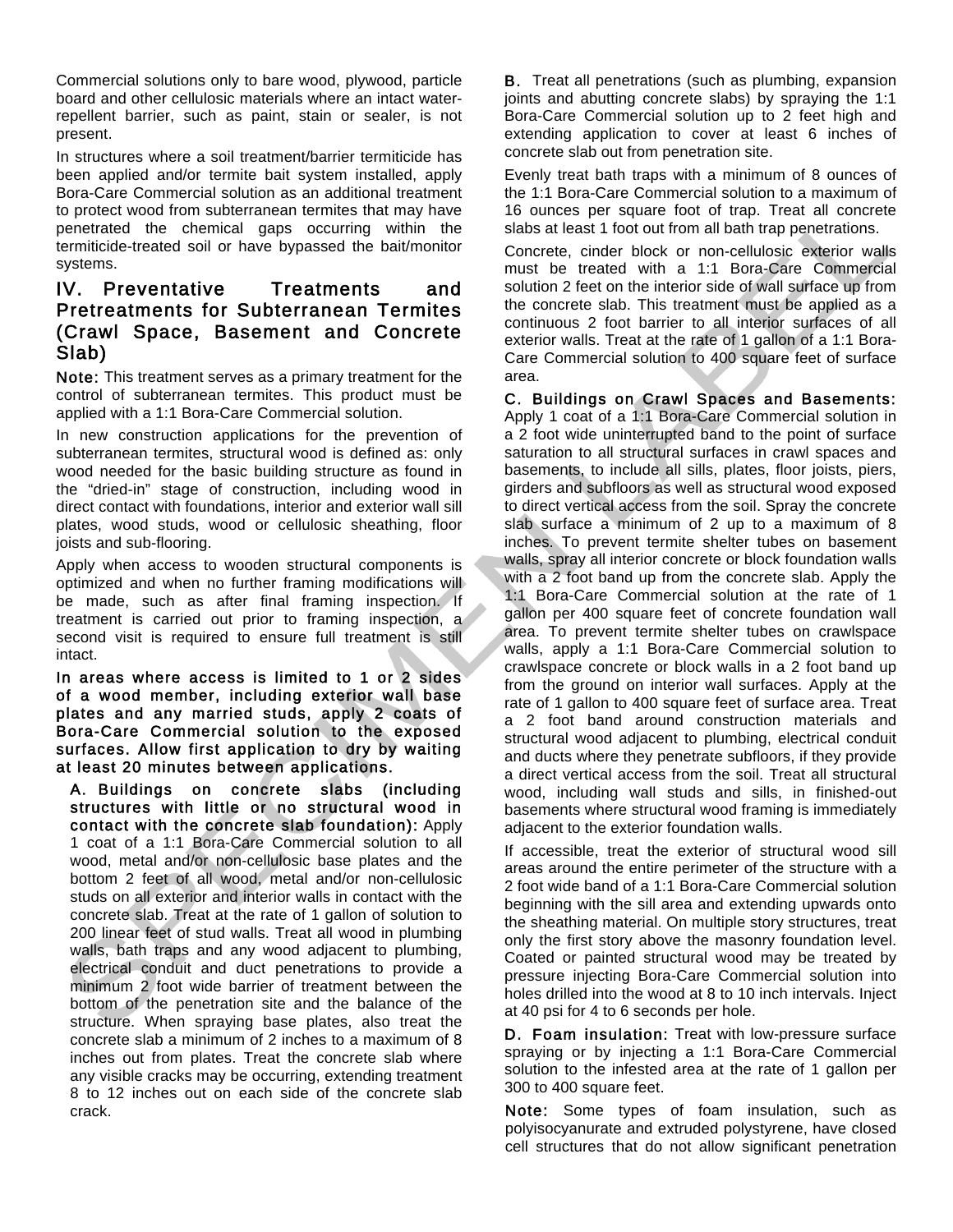from surface application. Inject and surface spray these types of insulation.

#### Storage and Disposal For product packaged in rigid, non-refillable containers less than or equal to 5 gallons. Do not contaminate water, food or feed by storage or disposal.

Pesticide Storage: Store in a cool, dry (preferably locked) storage area inaccessible to children and pets. Do not freeze. Pesticide Disposal: Wastes resulting from the use of this product may be disposed of on site or at an approved waste disposal facility. Container Management: Nonrefillable container; do not reuse or refill this container. Triple rinse (or equivalent) container promptly after emptying. Triple rinse as follows: Empty the remaining contents into application equipment or a mix tank and drain for 10 seconds after the flow begins to drip. Fill the container  $\frac{1}{4}$  full with water and recap. Shake for 10 seconds. Pour rinsate into application equipment or a mix tank or store rinsate for later use or disposal. Drain for 10 seconds after the flow begins to drip. Repeat this procedure two more times, then offer for recycling, if available; or reconditioning, if appropriate; or puncture and dispose of in a sanitary landfill; or by incineration.

#### Storage and Disposal For product packaged in rigid, non-refillable containers greater than 5 gallons.

Do not contaminate water, food or feed by storage or disposal.

Pesticide Storage: Store in a cool, dry (preferably locked) storage area inaccessible to children and pets. Do not freeze. Pesticide Disposal: Wastes resulting from the use of this product may be disposed of on site or at an approved waste disposal facility. Container Management: Nonrefillable container; do not reuse or refill this container. Triple rinse (or equivalent) container promptly after emptying. Triple rinse as follows: Empty the remaining contents into application equipment or a mix tank. Fill the container  $\frac{1}{4}$  full with water. Replace and tighten closures. Tip container on its side and roll it back and forth, ensuring at least one complete revolution, for 30 seconds. Stand the container on its end and tip it back and forth several times. Turn the container over onto its other end and tip it back and forth several times. Empty the rinsate into application equipment or a mix tank or store rinsate for later use or disposal. Repeat this procedure two more times. Then offer for recycling, if available; or reconditioning, if appropriate; or puncture and dispose of in a sanitary landfill; or by incineration.

#### Warranty Disclaimer

Manufacturer warrants that this product conforms to the chemical description on the label and is reasonably fit for the purposes stated on the label when used in strict accordance with the directions, subject to the inherent risks set forth below. To the extent not prohibited by applicable law, MANUFACTURER MAKES NO OTHER EXPRESS OR IMPLIED WARRANTY OF MERCHANTABILITY, FITNESS FOR A PARTICULAR PURPOSE OR ANY OTHER EXPRESS OR IMPLIED WARRANTY.

#### Inherent Risks of Use

The directions for use of this product are believed to be adequate and must be carefully followed. It is impossible to eliminate all risks associated with use of this product. Lack of performance or other unintended consequences may result because of such factors as use of the product contrary to label instructions, abnormal conditions, the presence of other materials, climatic conditions or the manner of use/application, all of which are beyond the control of the Manufacturer. The buyer/user assumes all such risks.

#### Limitation of Remedies

To the extent not prohibited by applicable law, the exclusive remedy for losses or damages resulting from this product (including claims based on contract, negligence, strict liability or other legal theories) shall be limited to, at Manufacturer's election, one of the following:

- 1. Refund of purchase price paid by buyer or user for product bought, or
- 2. Replacement of amount of product used.

To the extent not prohibited by applicable law: a) Manufacturer shall not be liable for losses or damages resulting from handling or use of this product unless Manufacturer is promptly notified of such loss or damage in writing; and b) IN NO CASE SHALL MANUFACTURER BE LIABLE FOR CONSEQUENTIAL OR INCIDENTAL DAMAGES OR LOSSES, INCLUDING WITHOUT LIMIT, HEALTH RELATED DAMAGES OR INJURIES.

The terms of this Warranty Disclaimer and Limitation of Remedies cannot be varied by any written or verbal statements or agreements. No employee or sales agent of Manufacturer or the seller is authorized to vary or exceed the terms of this Warranty Disclaimer or Limitation of Remedies in any manner.

It is not intended that this product be used to practice any applicable patent, whether mentioned or not, without procurement of a license, if necessary, from the owner, following investigation by the user.



Nisus Corporation • 100 Nisus Drive • Rockford, TN 37853 • (800) 264-0870 Made in the U.S.A.<br>Bora-Care and Nisus are Registered Trademarks of Nisus Corporation<br>©2010 Nisus Corporation • #BCC-SL-0510a/SAL112309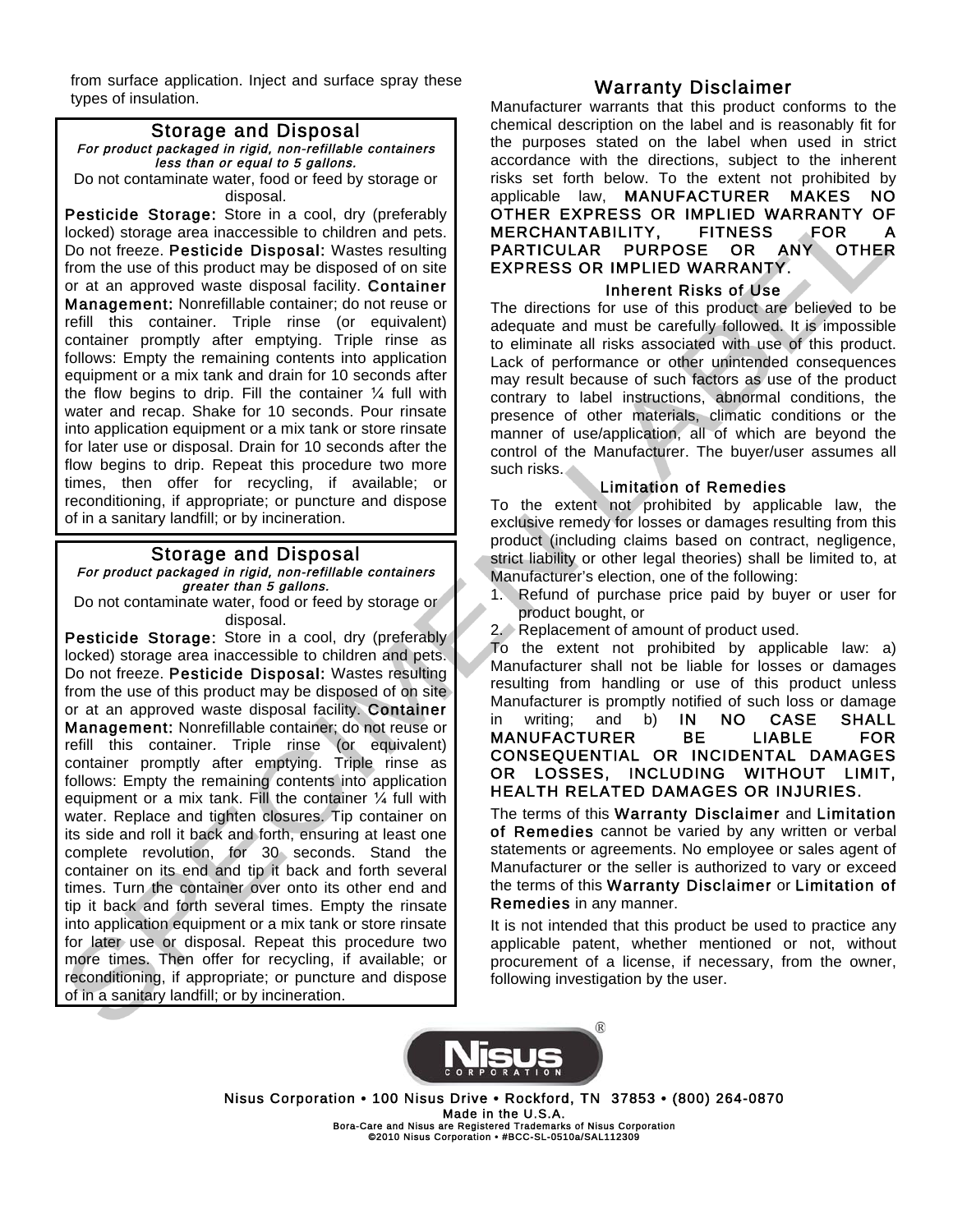Issued Date: 8/24/1989 MATERIAL SAFETY DATA SHEET BORA-CARE® COMMERCIAL

Health Emergencies: CHEMTREC<sup>®</sup> (800) 424-9300

#### SECTION I - PRODUCT & COMPANY IDENTIFICATION

Manufacturer: Nisus Corporation 100 Nisus Drive Rockford, TN 37853 (800) 266-0870

#### Product Trade Name: BORA-CARE<sup>®</sup> COMMERCIAL

EPA Registration No. 83465-1-64405 Chemical Family: Glycol borate solution Formula: Proprietary Mixture

#### SECTION II – COMPOSITION

40% Disodium Octaborate Tetrahydrate

60% mixed glycols (monoethylene and polyethylene glycols are used in the manufacturing process)

#### SECTION III - HAZARDS

| Hazard Rating: NFPA | Health       | Slight hazard |
|---------------------|--------------|---------------|
|                     | Flammability |               |
|                     | Reactivity   |               |

Material or Component: Manufactured using Ethylene Glycol CAS No. 107-21-1

TLV 50.00 ppm ACGIH Type CEIL

(Note this is a raw material and there is no free ethylene glycol present.)

EYE CONTACT: Causes moderate eye irritation. Direct contact may cause burning, tearing and redness in sensitive individuals.

SKIN CONTACT: This material is essentially non-irritating. Prolonged or repeated exposure to this material may cause softening of the skin. Persons with preexisting skin disorders may be more susceptible to the effects of this material. Harmful if absorbed through skin.

INGESTION: Ingestion of large amounts may cause nausea, mental sluggishness followed by difficulty in breathing and heart failure, kidney and brain damage, possibly death.

INHALATION: Harmful if inhaled. Breathing high concentrations of vapors may cause nausea, dizziness or drowsiness, and irritation of the nose and throat. Preexisting lung disorders may be aggravated by exposure to this material.

#### SECTION IV - EMERGENCY AND FIRST AID PROCEDURES

INHALATION: Move person to fresh air. If person is not breathing, call 911 or an ambulance, then give artificial respiration, preferably by mouth-to-mouth, if possible.

SKIN CONTACT: Take off contaminated clothing. Immediately rinse skin with plenty of water for 15-20 minutes.

EYE CONTACT: Hold eye open and rinse slowly and gently with water for 15-20 minutes. Remove contact lenses, if present, after the first 5 minutes, then continue rinsing eye. Call a poison control center or doctor for further treatment advice. Have the product container or label with you when calling a poison control center or doctor, or going for treatment.

INGESTION: SEEK EMERGENCY MEDICAL ATTENTION If the victim is drowsy or unconscious, place on the left side with the head down. Do not give anything by mouth. If victim is conscious and alert, vomiting should be induced for ingestion of more than 1 – 2 tablespoons for an adult, preferably with syrup of ipecac under direction from a physician or poison center. If syrup of ipecac is not available, vomiting can be induced by gently placing two fingers in back of throat. If large amounts are ingested, treat for glycol and borate toxicity. If possible, do not leave victim unattended.

NOTE TO PHYSICIAN: Treat for exposure to glycols. Contains borates. Monitor electrolytes.

#### SECTION V - FIRE AND EXPLOSION HAZARD DATA

FLASH POINT Above 220°F (Tag Closed Cup) FLAMMABLE LIMITS: Not known. EXTINGUISHING MEDIA: CO2, dry powder or universal type foam. FIRE AND EXPLOSION HAZARDS: This material will not readily ignite. FIRE FIGHTING PROCEDURES: Avoid inhaling smoke. The use of a SCBA is recommended for fire fighters. Water spray may be useful in minimizing vapors and cooling containers exposed to heat and flame.

#### SECTION VI - SPILL OR LEAK PROCEDURES

PRECAUTIONS IN CASE OF RELEASE OR SPILL: Absorb with organic liquid absorbent. Do not let material or washwaters enter sewers or waterways. Where large release has occurred see ecological section.

#### SECTION VI - HANDLING AND STORAGE

HANDLING AND STORAGE PRECAUTIONS: Store between 40°F and 90°F. Do not store in direct sunlight. Keep containers tightly closed. Store in areas not accessible to children and pets. Do not store with strong oxidizers. Locked storage is required for EPA registered materials.

#### SECTION VIII - SPECIAL PROTECTION INFORMATION

RESPIRATORY PROTECTION: Good ventilation. When applying Bora-Care in confined spaces, provide ventilation or an exhaust system or use of a NIOSH-approved dust/mist filtering respirator (MSHA/NIOSH approval number prefix TC-21C) with a prefilter approved for pesticides (MSHA/NIOSH approval prefix TC-23C), or a canister approved for pesticides (MSHA/NIOSH approval prefix TC-14G) or a NIOSHapproved respirator with any N, R, P or HE prefilter is recommended. VENTILATION: Exhaust to ventilate.

Bora-Care is easily washed form eyes and skin.

US EPA requires the following personal protective equipment when applying registered materials:

PROTECTIVE GLOVES: Some materials that are chemical-resistant to this product are barrier laminate; butyl, nitrile, neoprene and natural rubbers  $\geq 14$  mils; polyethylene; polyvinyl chloride; and viton  $\geq 14$  mils. If you want more options, follow the instructions for category C on an EPA chemical-resistance category selection chart.

EYE PROTECTION: Use safety glasses, goggles or face shield.

OTHER PROTECTIVE EQUIPMENT: Applicators, mixers and other handlers must wear long-sleeved shirt, long pants, socks, shoes, chemical-resistant gloves and protective eyewear. It is recommended that a source of clean water be available in the work area for flushing eyes and washing skin.

#### SECTION IX - PHYSICAL DATA

| Appearance: Clear viscous gel               | Specific Gravity: 1.38 g/ml |
|---------------------------------------------|-----------------------------|
| % Volatile: 36% by weight by TGA (as water) |                             |
| Vapor Pressure: Negligible (<0.1)           | Boiling Point: Above 212° F |
| Odor: None                                  | % Solubility in Water: 100% |
| pH: 50% aqueous solution 6.9 - 7. 1         |                             |

#### SECTION X - REACTIVITY DATA

STABILITY: Stable

CONDITIONS TO AVOID: Exposure to strong oxidizing agents. INCOMPATIBILITY (MATERIALS TO AVOID). This material is incompatible with strong oxidizing agents. This product may corrode aluminum.

HAZARDOUS POLYMERIZATION: Will not occur

HAZARDOUS DECOMPOSITION PRODUCTS: Ethylene oxide, carbon monoxide, carbon dioxide.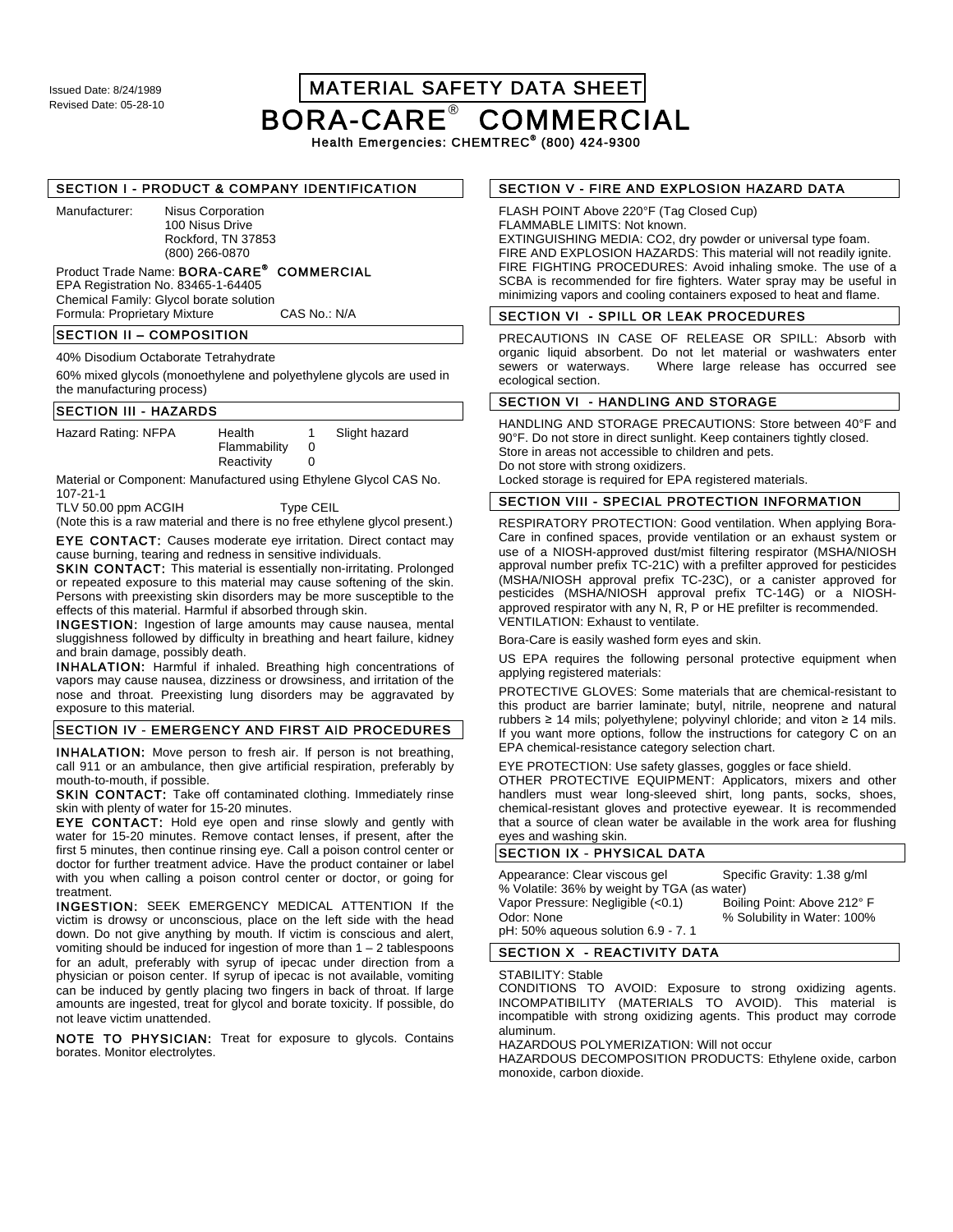#### SECTION XI - TOXICOLOGICAL INFORMATION

Bora-Care is of very low acute mammalian toxicity.

Acute oral  $LD_{50}$  - greater than 5000 mg/kg body weight (Sprague-Dawley male and female rats).

Acute dermal  $LD_{50}$  - greater than 2000 mg/kg body weight (New Zealand Albino male and female rabbits).

Acute inhalation  $LC_{50}$  – 5.06 mg/L for 4 hours (Sprague-Dawley male and female rats).

Intentional misuse by deliberately concentrating and inhaling this material may be harmful or fatal.

None of the major constituents of this material have been identified as carcinogens or probable carcinogens by IARC or OSHA.

The RfD for ethylene glycol is 2.0 mg/kg/day based on kidney toxicity in rats. US EPA has a high confidence in the study on which the RfD was based. The RfD is protective of animal demonstrated chronic and reproductive effects. Preexisting kidney disorders may be aggravated by exposure to this material.

Borates have been shown to have some chronic toxicity in animals fed high doses, similar to that of alcohol, but this has not been found in humans.

#### SECTION XII – ECOLOGICAL INFORMATION

General: Boron (B) is the element in disodium octaborate tetrahydrate (the active ingredient in Bora-Care) which is used by convention to report borate product ecological effects. To convert disodium octaborate tetrahydrate into the equivalent boron (B) content, multiply by 0.2096. Bora-Care contains 8.4% B by weight.

Phytotoxicity: Boron is an essential micronutrient for healthy growth of plants; however, it can he harmful to boron sensitive plants (e.g. grass and ornamentals) in high quantities.

Algal Toxicity: Green algae, Scenedesmus subspicatus

#### 96-hr  $EC_{10} = 24$  mg B/L

Invertebrate Toxicity: Daphnids, Daphnia magna straus 24-hr EC<sub>50</sub>=242 mg B/L

Test substance: sodium tetraborate

#### Fish Toxicity: Seawater:

 Dab, Limanda limanda 96-hr LC<sub>50</sub> 74 MG B/LL

Freshwater:

Rainbow trout, S. gairdnen (embryo-larval stage) 24-day  $LC_{50} = 88$  mg B/L

32-day  $LC_{50}$ ) = 54 mg B/L

Goldfish, Carassius auratus (embryo-larval stage)

7-day  $LC_{50} = 65$  mg B/L 3-day  $LC_{50} = 71$  mg B/L

The  $LC_{50}$  of ethylene glycol = 9500 to 51,000 mg/l depending on organism, so is of no relevance. See above boron ecological information.

In the event of accidental environmental release, dilute with water.

Bora-Care is rapidly diluted to natural background micronutrient levels of boron, and the organic glycol components are biodegraded by microorganisms with a half-life of between 1 and 10 days (90% in one day using OECD 302B Test).

#### SECTION XIII – DISPOSAL CONSIDERATIONS

Make up only the amount of solution to be used that day. Excess solution can be used in treatment or further diluted with water and this diluted solution used to dilute product in future applications.

WASTE DISPOSAL METHOD: Unopened containers may be returned to Nisus corporation for reprocessing. Contact your State Pesticide, Environmental Control Agency or local authorities for proper disposal guidelines. Most sewage facilities will allow discharge to sewage of small volumes. Very large volume can retard sewage processing.

#### SECTION XIV – TRANSPORTATION INFORMATION

DOT Hazard Classification: Not Regulated

#### SECTION XV – REGULATORY INFORMATION

EPA Registration No. 64405-1 Chemical Family: Glycol borate solution Hazard Rating: NFPA Health 1 Slight hazard Flammability 0<br>Reactivity 0 Reactivity

#### SECTION XVI – OTHER INFORMATION

The information and recommendations contained herein are based upon data believed to be correct. However, no guarantee or warranty of any kind expressed or implied is made with respect to the information contained herein. This information and product are furnished on the condition that the persons receiving them shall make their own determination as to the suitability of the product for their particular purpose and on the condition that they assume the risk of their use thereof.



100 Nisus Drive • Rockford, TN 37853 USA • (800) 264-0870

©2010 • BCC-MSDS-INT-0510a